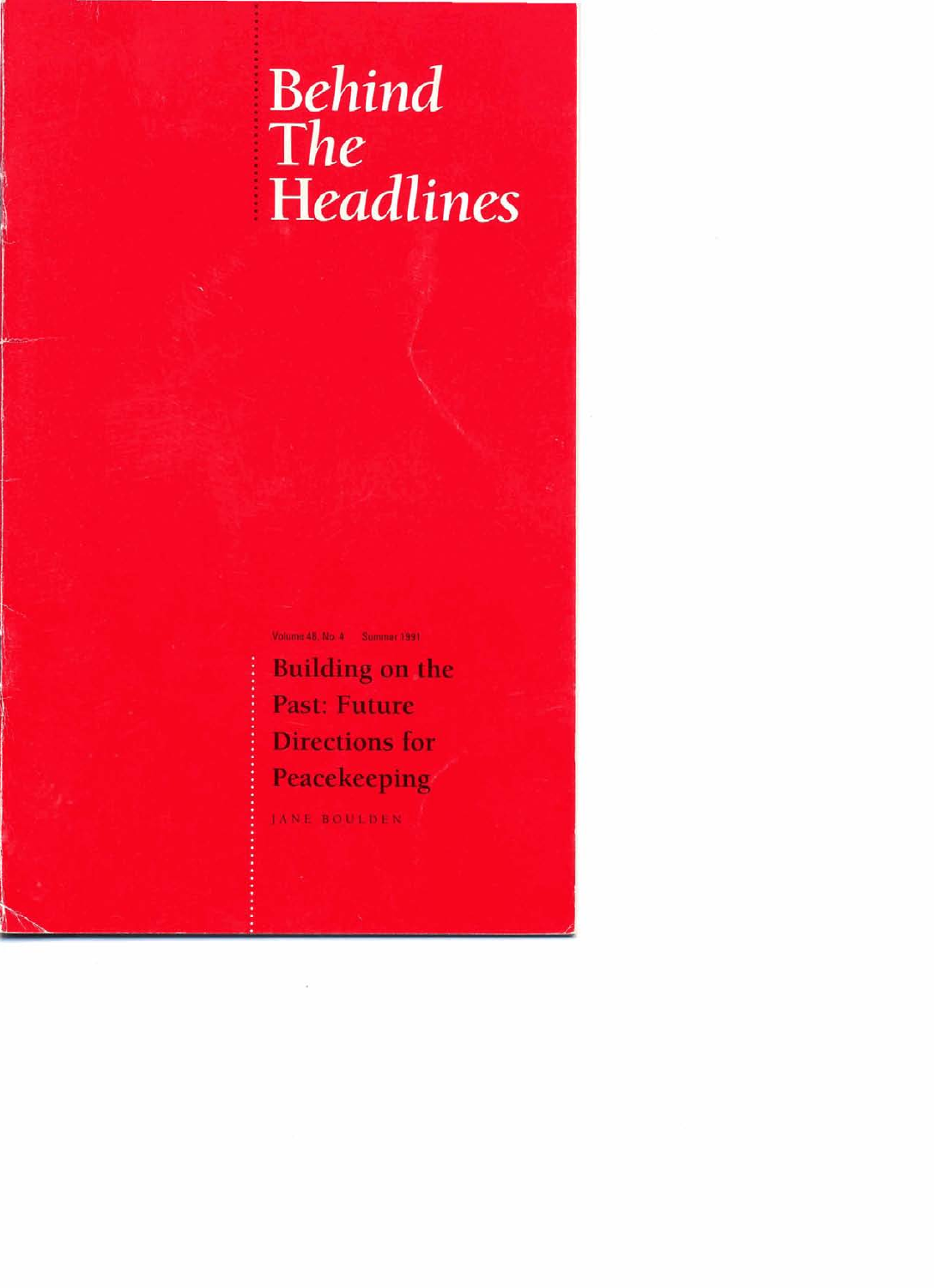Building on the Past: Future Directions for Peacekeeping

JANE BOULDEN

*Peacekeeping has a new role in th[e] new* notion *of* security. *Peacekeeping*  in *the future* must *anticipate as well as react. It must deal with the causes of conflict and not just their* symptoms. *It* must *build peace, and not simply keep it. –* Joe Clark, 8 November 199o.

The war in the Persian Gulf, and United Nations actions in response to it, has engendered considerable discussion about the re-appearance of enforcement as a United Nations function. Chapter v it of the Charter gives the Security Council the right to use military action to enforce decisions relating to international peace and security. The use of military force in the Gulf under the auspices, although not the flag, of the United Nations has brought to the forefront the enforcement provisions of the Charter. It had been forty years since the United Nations last undertook an enforcement action – in Korea in  $1_{95}$ 0. In the meantime, it has become commonplace to think of the United Nations as using military might only in the peacekeeping sense, as a way of ending or resolving a conflict rather than participating in it.

The use of force is a dramatic symbol of the shifts in the attitudes of major powers towards conflict resolution and the role of the United Nations in the international arena. One of the most important factors in this shift has been the new working relationship between the United States and the Soviet Union and a new interest in both countries in using the United Nations process. The willingness of the five permanent members of the Security Council to consider working together marks a turning point for the United Nations. However, the turning point is marked as much by uncertainty as by potential.

As important as the re-appearance of the United Nation's enforcement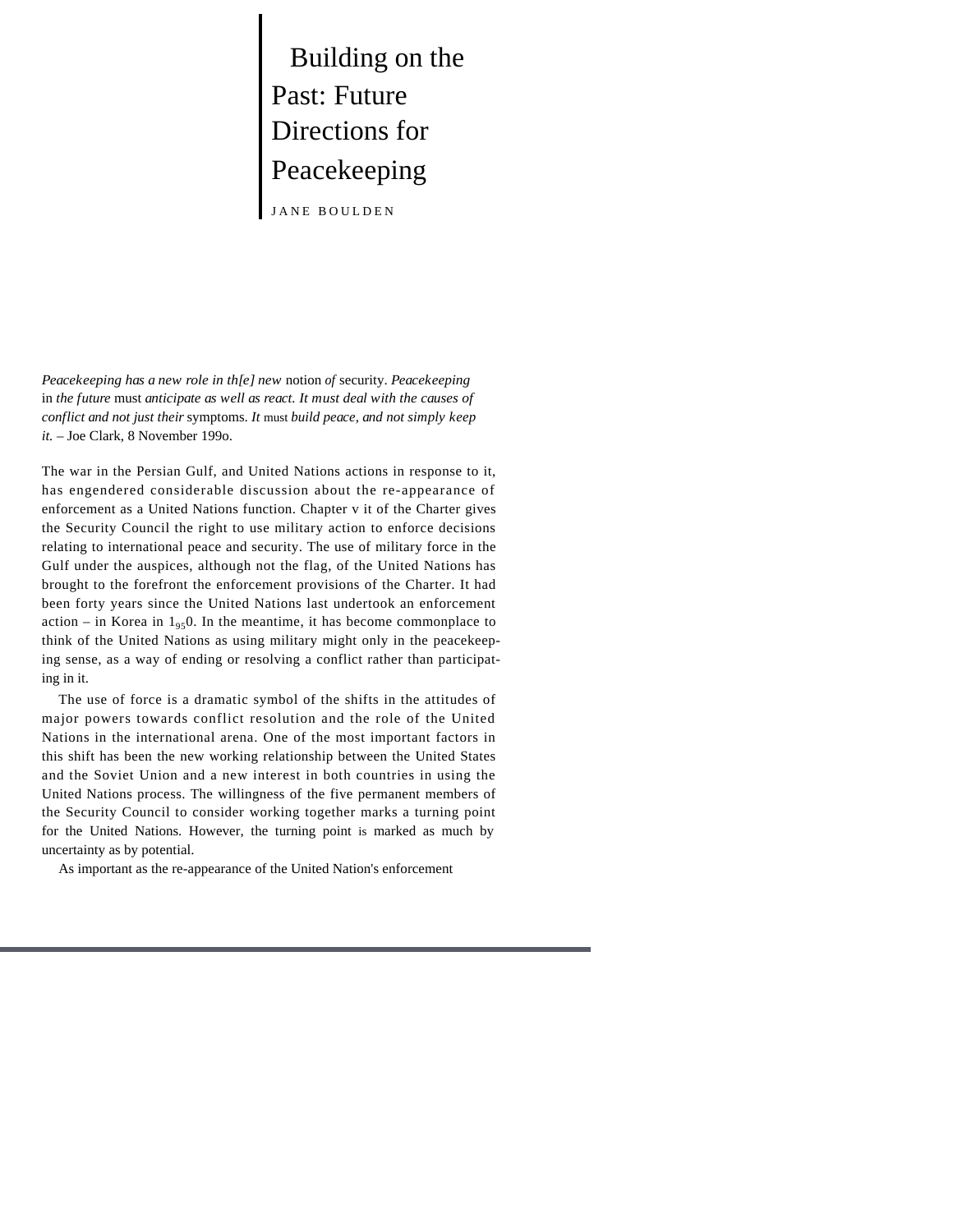# Behind The *Headlines*

Editor: David Stafford Associate Editor: Gayle Fraser

© Canadian Institue of International Affairs 1991 \$ 3 .00 per single issue \$12..00 per year for subscriptions placed direct ( Canadian addresses add  $7%$  GST)

Summer 1991 (Date of issue – June 1991) Second-class mail registration number 1578 ISSN 0005-7983

Contributions on topical issues in international affairs that will be of interest to members of the Canadian Institute of International Affairs should be addressed to the Editor, CIIA 15 King's College Circle, Toronto, Canada M5S 2V9. Tel: <sup>4</sup>  $16$ - 979 - 1851 / Fax: 416 - 979<sup>8</sup>575 Submissions, typed double spaced, with a minimum number of endnotes, must not exceed 7 ,5 <sup>00</sup> words.

The mission of the Canadian Institute of International Affairs is to promote an understanding of international affairs by providing interested Canadians with a nonpartisan, nation-wide forum for informed discussion, analysis, and debate. The Institute as such is precluded by its constitution from expressing an official opinion on any aspect of world affairs. The views expressed in Behind the Headlines are therefore those of the authors alone.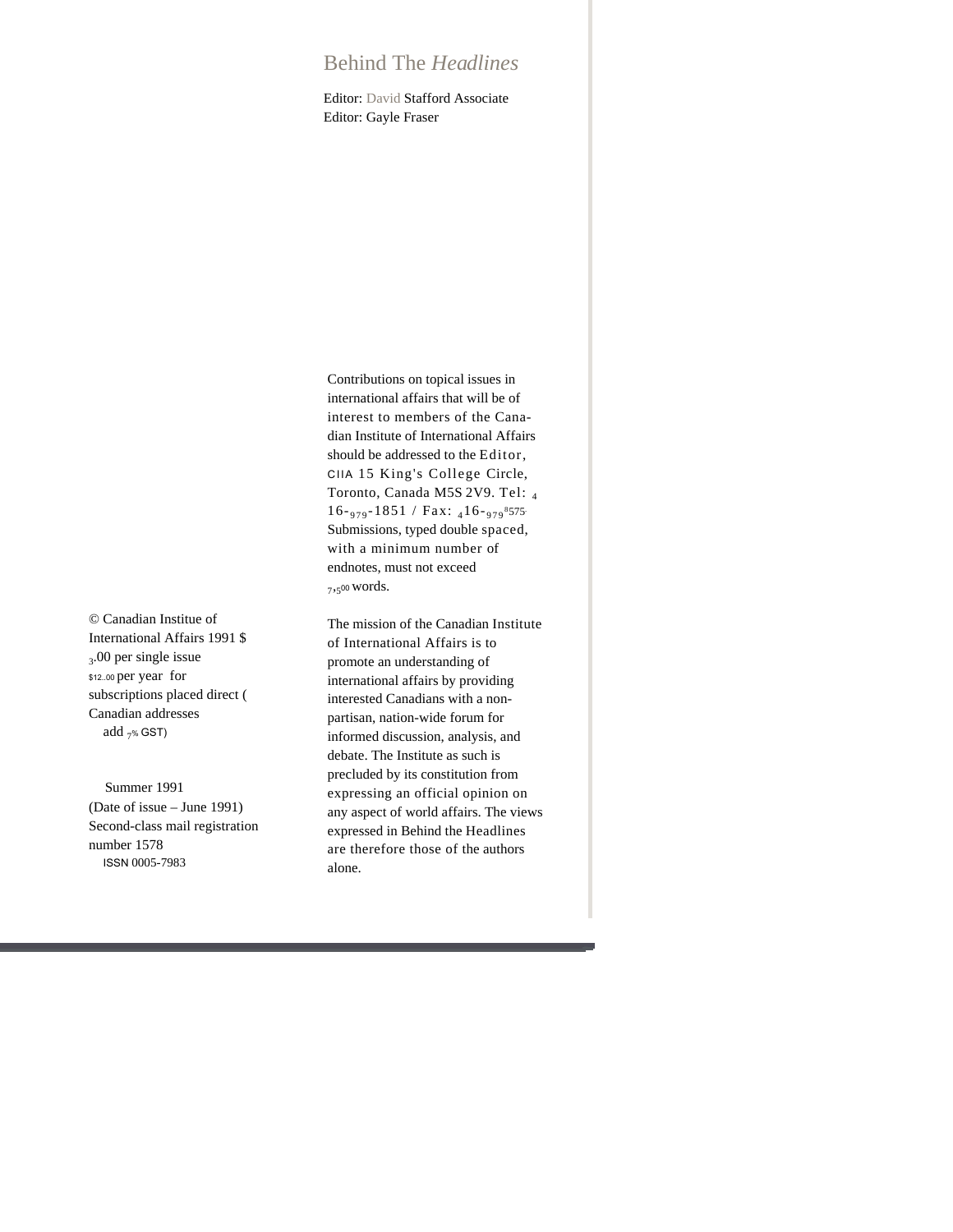function is the revived interest in peacekeeping demonstrated by Security Council members and the changes that have occurred in the nature of peacekeeping operations over the past five years. Prior to 1988 the United Nations had undertaken only fourteen peacekeeping operations. Between 1 <sub>0</sub>88 and March 1991 five new operations were begun. As reflected in the statement by Joe Clark, Canada's secretary of state for external affairs, quoted above, there has also been a qualitative shift in peacekeeping. New operations have involved new tasks, such as supervising elections, facilitating a transfer of power, and aiding in the repatriation and resettlement of rebel forces.

These two factors – new tasks and new attitudes – in conjunction with United Nations action in the Gulf crisis, make this an opportune time to examine peacekeeping, as the United Nations and the international community move forward from these changes and events. My assignment is to examine the evolution of peacekeeping and to discuss the implications of the new attitudes and new tasks being undertaken by peacekeeping forces. What new roles might usefully and realistically be assigned to peacekeeping in the future? How far can peacekeeping move inside state boundaries to address potential and real crises? To what extent can peacekeeping lead to peacemaking?

# *Background*

The framers of the United Nations Charter set out to develop an organization which would overcome the problems of the League of Nations by giving the Security Council the right to enforce its decisions, by force if necessary. These provisions are found in Chapter vII of the Charter which, inter alia, gives the Security Council the right to 'take such action by air, sea, or land forces as may be necessary to maintain or restore international peace and security' (Article 42).

To facilitate such action the Charter requires that member states have forces available on call for use by the Security Council when required ( Article  $_{43}$ ). The Military Staff Committee (MSC), consisting of military representatives of the five permanent members, was established under Article  $_4$ 7 to assist the Security Council on military questions and to undertake the 'strategic direction' of forces used by the Security Council. The MSc began meeting in 1946, but by 1947 it had reached a deadlock over how the forces referred to in Article 43 would be structured. Although the MSC has continued to meet every two weeks, it has never been used by the Security Council in the way in which it was intended. The question of establishing Article 43 forces died with the end of substantive activity in the MSC in 1947.

Drawing on the experience of World War 11, where the co-operation of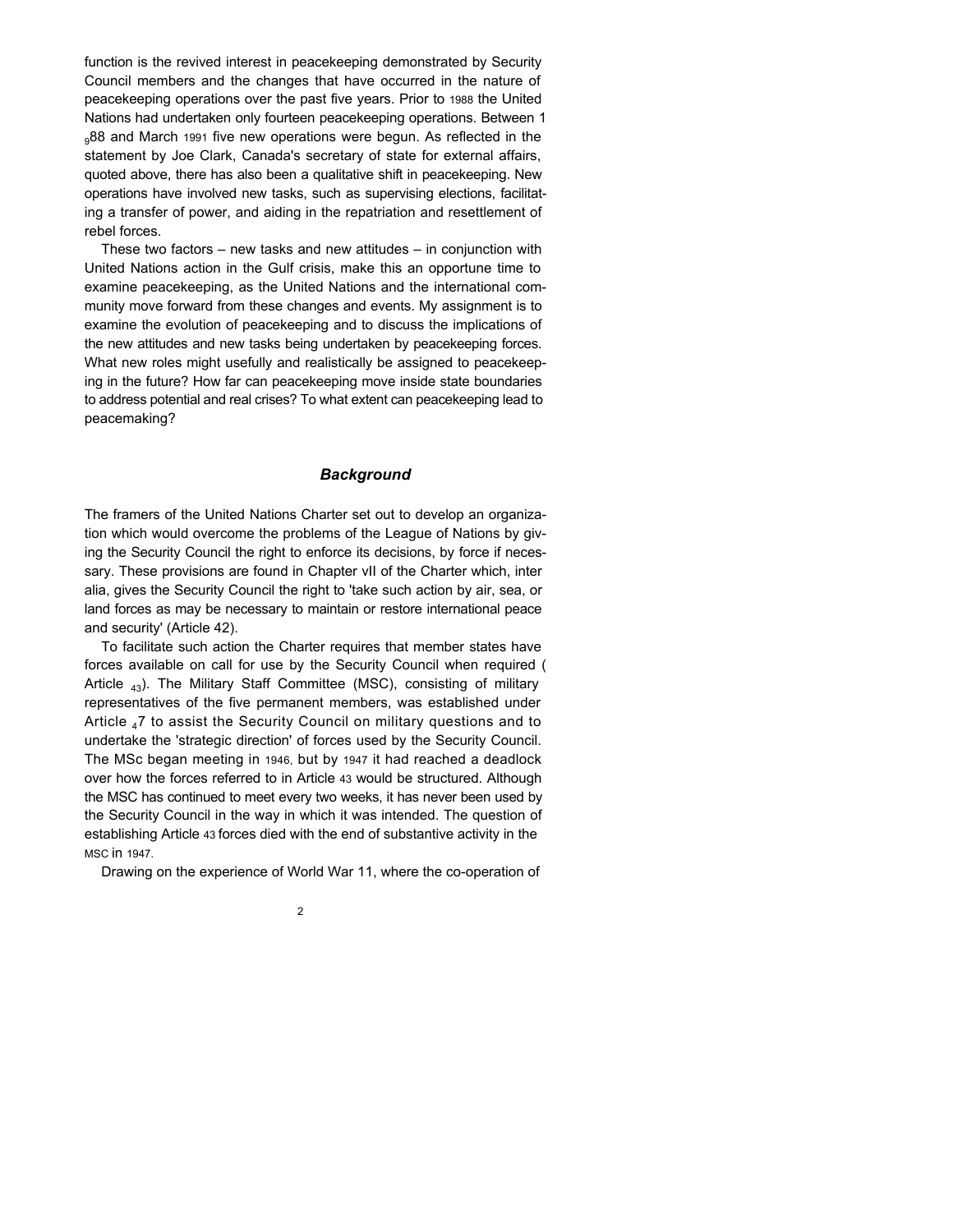the great powers was seen to be key to victory, China, France, Britain, the United States, and the Soviet Union were given permanent membership in the Security Council. The voting procedures established effectively gave each permanent member a veto. Thus, Security Council action on matters of international peace and security depended upon the agreement of all five permanent members.

The result was an almost immediate and complete stalemate as the permanent members brought the deepening cold war between East and West to the Security Council. The bipolar nature of the international arena meant that each of the superpowers had a stake in most areas of conflict, and, in consequence, the Chapter VII provisions for enforcement, originally considered the key to success, were virtually shut out of the process of conflict resolution.

Prior to the Persian Gulf crisis, the only enforcement action undertaken by the United Nations was in Korea in 195o - an action made possible by the absence of the Soviet Union from Security Council proceedings in protest over the continued acceptance of nationalist China as the official representative of China on the Security Council. Because the Soviet Union was not present to exercise its veto, resolutions calling on states to 'furnish such assistance' to the Republic of Korea as was necessary to restore international peace and security and requesting the United States to establish a unified United Nations command were passed. Between July 1950 and July  $1_{953}$ , fifteen states contributed forces to the action in Korea.

# *Peacekeeping Principles*

### UNEF

Peacekeeping, as we now know it, evolved to compensate for the failure of the United Nations enforcement function. The first peacekeeping force was established in  $1_{95}$  to separate the belligerents in the Suez crisis. It is worth briefly discussing the nature of this operation as it established the principles upon which future peacekeeping operations have been based.

In November  $1<sub>9</sub>56$  Egyptian territory was invaded by France, Britain, and Israel. Because permanent members were involved in the crisis, the Security Council was unable to defuse the extremely dangerous situation. The question was thus passed to the General Assembly,' which spent four days of intense debate on how to respond. Eventually, and with considerable credit to Canada, the General Assembly passed a resolution establishing the United Nations Emergency Force (UNEF) to be deployed as a buffer between Egypt and Israel.

The UNEF mandate required the United Nations troops to secure and supervise the cessation of hostilities, supervise the withdrawal of forces,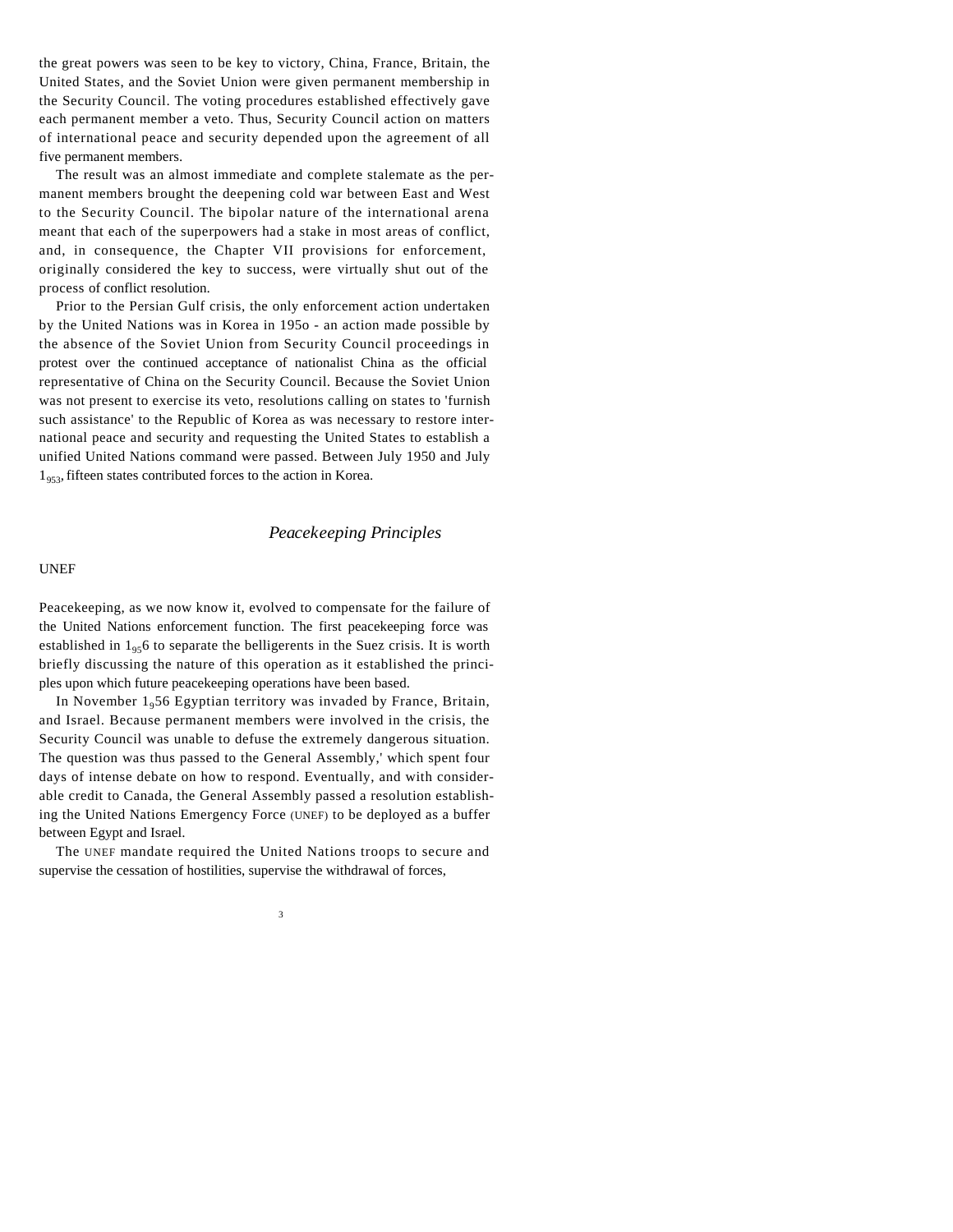keep peace among the civilian population, and monitor and secure compliance with other United Nations directives. UNEF was not a collective security action as envisaged in the Chapter provisions, and it had no mandate to enforce, rather than supervise, United Nations provisions. Ten countries contributed troops to the operation. Although UNEF was a true military operation made up of national contingents, it was permitted to use force only in self-defence. Thus force could never be initiated by UNEF, and could be used only after all peaceful means had been exhausted.

### **Observer Missions**

Although UNEF marks the beginning of the use of peacekeeping *forces,* the United Nations had previously undertaken four observer missions which are now considered peacekeeping operations. These did not involve the use of a peacekeeping force in the way that UNEF and subsequent missions did.

In  $1_{94}$ 6 the Security Council struck a committee of investigation to look into allegations that Balkan states on the Greek border were supporting revolutionary forces in Greece and engaging in provocative actions along the borders. This was followed by a General Assembly Special Committee on the Balkans (UNSCOB) in 1947, which also established observer groups and dealt with associated issues.

After World War II, the declaration of Indonesian independence and the Netherlands' unwillingness to accept that independence resulted in conflict. The Security Council called for a ceasefire on two occasions during 1947 and 1948. In the first instance it asked that diplomatic representatives of Security Council members in Indonesia act as observers of the ceasefire. In the second instance, the consular representatives were once again called upon to act as observers and were supported by military representatives from other states.

In May 1948, a truce commission, previously established by the Security Council, was called upon to observe a Security Council ceasefire in an area between Palestine and Israel where hostilities had broken out. The truce commission was supplied with military observers appointed by the office of the United Nations Mediator (established by the General Assembly). In 1949, the United Nations sent an observer mission to an area of dispute between India and Pakistan to monitor a ceasefire established by a United Nations commission and to observe the withdrawal of troops.

As the above suggests, these missions focussed on observation and on monitoring ceasefires. UNEF departed from this tradition by actively participating in the separation of forces and the implementation of a ceasefire, rather than simply monitoring compliance with such actions.

Based on the UNEF model, a number of peacekeeping missions were established in the ten years that followed. In one way or another they built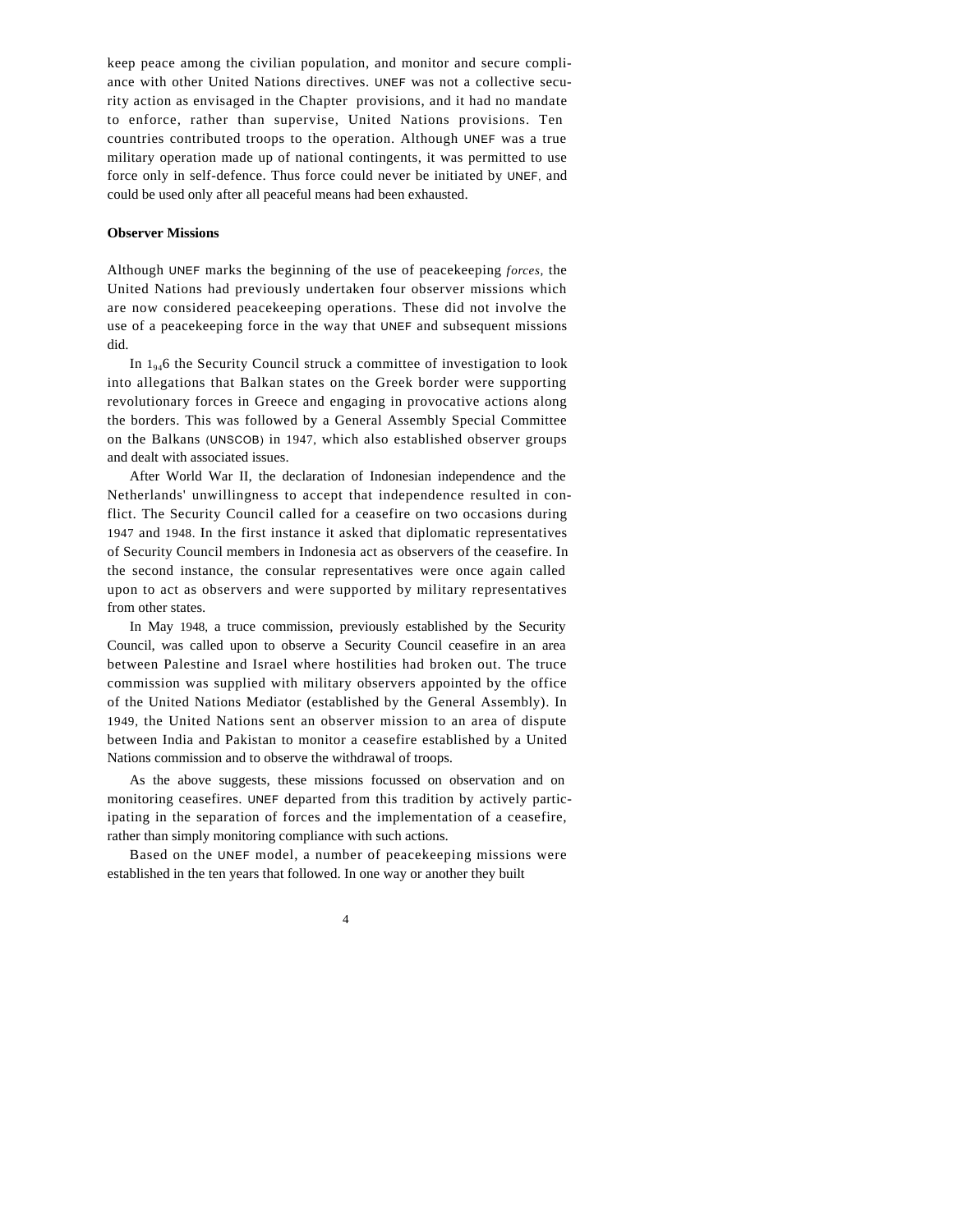on the UNEF experience; some were more along the lines of the earlier observer missions while others, like UNEF, took a more active role in the conflict situations.

# **Nature of Peacekeeping**

As indicated earlier, peacekeeping was not included in the United Nations Charter, and as a result it does not have a specific constitutional grounding or definition. The International Peace Academy defines it as 'the prevention, containment, moderation and termination of hostilities between or within states, through the medium of third-party intervention organized and directed internationally, using multinational military, police and civilian personnel to restore and maintain peace.'3

In the years after UNEF, certain general characteristics began to emerge. Broadly, these can be broken down into the following categories: the type of tasks involved; the source and nature of the mandate; the type of situation dealt with; and the governing nature of the operation.

Peacekeeping emphasizes peaceful, non-coercive collective action. Forces are deployed only by invitation and only with the consent of the parties to the conflict. Although most operations involve military contingents, the use of force by the military units involved is acceptable only in selfdefence.

Peacekeeping seeks to facilitate measures which will contribute to a short-term cessation or prevention of conflict and a longer term restoration and maintenance of international peace and security. Peacekeeping operations seek to end or prevent bloodshed and in so doing provide an opportunity for parties to a conflict to work on resolving contentious issues. The operation also isolates the conflict from further external interference and separates it from the larger east-west rivalry.

The Security Council, bearing the primary responsibility for maintaining international peace and security, provides the mandate for a peacekeeping operation. In some cases, the authorization for the operation comes from the General Assembly The Uniting for Peace resolution passed by the General Assembly in  $1_{95}$  allowed such action when the Security Council was unable to act on a matter of international peace and security.

The actual administration of the operation is carried out by the secretary-general and his or her office. Personnel are drawn from non-belligerent states and/or states without a stake in the conflict. When involved in a peacekeeping operation, these military personnel are under the field command of the United Nations commander, who is responsible to the secretarygeneral.

Each peacekeeping operation is different, and as a result the development of mandates and management procedures is ad hoc. While this gives the Security Council substantial flexibility in responding to the specific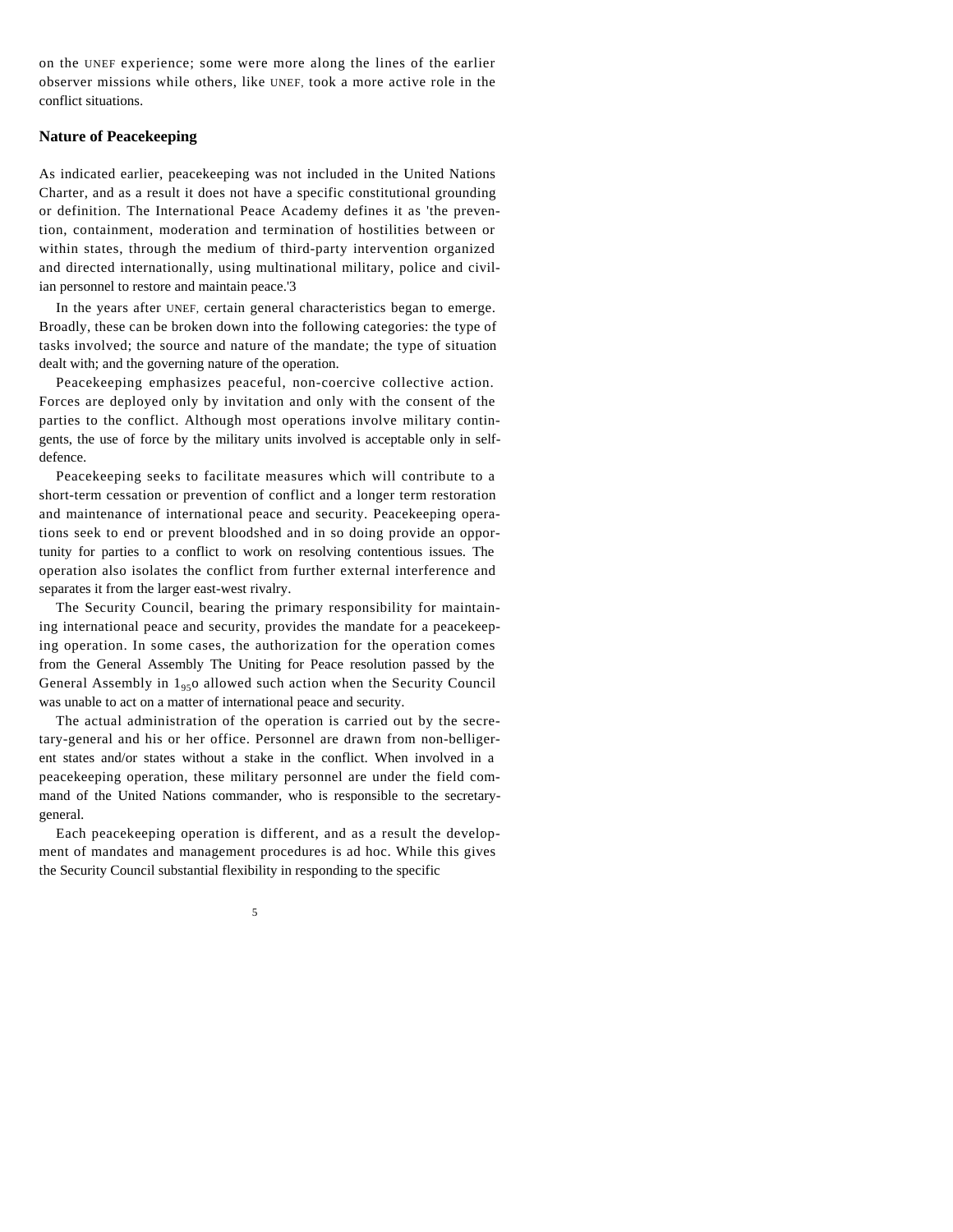needs of each situation, it also creates problems, especially with respect to Financing peacekeeping operations. The Special Committee on Peacekeeping Operations made a considerable effort to develop draft agreements and procedures relating to peacekeeping, but these have never been formally adopted.

### **Tasks**

From an initial emphasis on observer missions, United Nations peacekeeping tasks have expanded to include a variety of missions. The most common is observing or monitoring a truce, armistice, ceasefire, or troop withdrawal and usually includes reporting on the status of the situation and any violations of the agreement or United Nations directives. Peacekeepers are also assigned fact-finding or investigation tasks.

In more militarily related missions, peacekeeping forces are used to provide and maintain a physical separation or buffer zone between adversaries. Again, depending on the situation, the forces may also be responsible for maintaining order among the civilian population.

Recently, peacekeepers were used to facilitate the transition to an independent government in Namibia, a function carried out only once before – in West Irian (West New Guinea) in  $1_0$ 62. And in another new shift, peacekeeping missions now include the supervision of free and fair elections such as has occurred in Central America and in Namibia.

Since the very beginning of the United Nations operations, the bipolar nature of the international arena and the strength of the cold war antagonism between east and west dictated the ability or inability of the Security Council to deal with international peace and security issues. Any issue directly affecting the interests of one or other of the superpowers was unlikely to be dealt with in the Security Council where the veto would be exercised. At the height of the cold war a large number of issues were perceived as directly affecting superpower interests, and superpower willingness to consider action in a large number of areas was minimal. Consequently, the questions dealt with were those in which it was possible to get agreement amongst the permanent members. For the most part, therefore, until the recent shift in superpower attitudes, those conflicts which were considered for United Nations action fell broadly into two categories: conflicts stemming from decolonization problems and conflicts which both superpowers had an interest in seeing resolved.

Table I illustrates the pattern of peacekeeping since the beginning of the United Nations and reflects the characteristics discussed above.

### **Periods of Activity**

There have been three distinct periods of peacekeeping activity. The first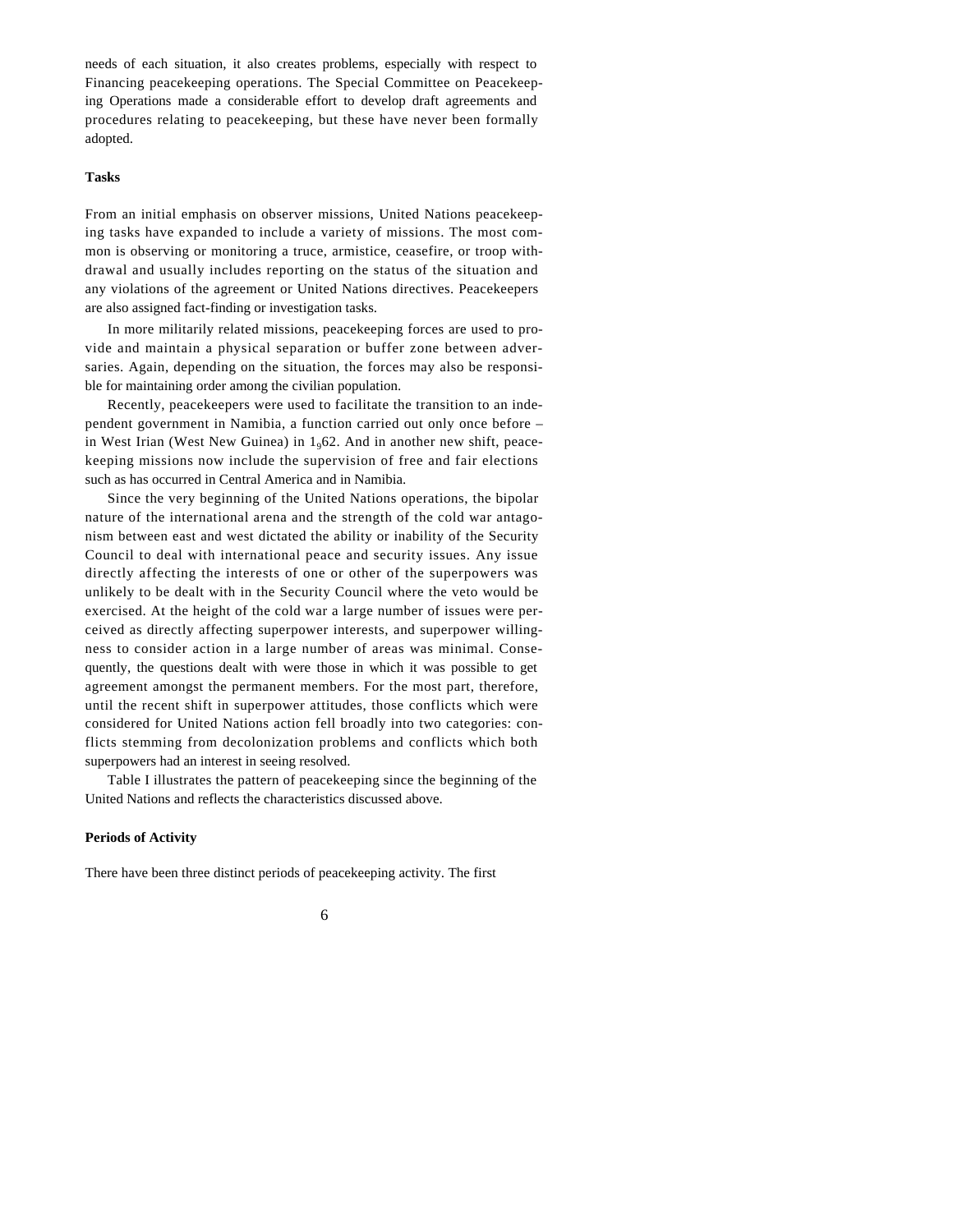began with the UNEF I operation in  $1_{95}6$  and lasted until  $1_{9}6_{5}$ . The United Nations was quick to build on the UNEF experience, and seven peacekeeping operations were carried out during this time. In the pause that followed there was considerable debate about the constitutional basis of peacekeeping, its financing, and the problems associated with the operation in the Congo. The next period of activity began with UNEF II in 1973 and ended in  $1<sub>07</sub>8$  with the operation in Lebanon. The three operations initiated in this period were all in the Middle East, and UNEF II and the Disengagement Observer Force (UNDOF) were directly related to the crisis which prompted UNEF I. A ten-year pause followed, and no new operations were launched until 1988. This pause can be attributed in large part to a lack of interest on the part of the superpowers.

Five operations have been initiated since  $1<sub>9</sub>88$ , a spurt of activity surpassing the rate immediately following UNEF I. This activity reflects an increasing demand for peacekeeping, its acceptance as an instrument of international action, and new superpower attitudes towards the United Nations. In a real break with the past both superpowers have accepted peacekeeping operations in areas where they have 'vital' interests: the United States in Central America and the Soviet Union in Afghanistan. The United States and the Soviet Union no longer view peacekeeping as potential interference in their affairs, but see it rather as a way of facilitating their own foreign policy goals and of working to control-conflict.

# *The Persian Gulf*

This revitalization of interest in the United Nations and its procedures not only holds open the promise of a more frequent and innovative use of peacekeeping, but it made possible the Security Council authorization of the use of force in the Persian Gulf. This action brought the changes of recent years to a head, providing dramatic evidence of their significance and extent, and marked a return, at least in name, to the Chapter VII enforcement functions originally envisaged for the United Nations, the failure of which led to the creation of peacekeeping functions.

The Security Council responded to the Iraqi invasion of Kuwait with a series of resolutions: resolution 66o demanded an immediate and unconditional withdrawal of Iraqi forces from Kuwait; resolution 661 imposed economic sanctions against Iraq and called upon all states to adhere strictly to the resolution; resolution 66<sub>5</sub> of 25 August  $1_{99}$  called on states to enforce the sanctions; and resolution 678 of 29 November authorized states 'cooperating with the government of Kuwait' to 'take all necessary means' to achieve an Iraqi withdrawal from Kuwait.

Although these resolutions invoked the Chapter provisions of the Charter, the mechanisms provided for by Chapter VII, including the Mili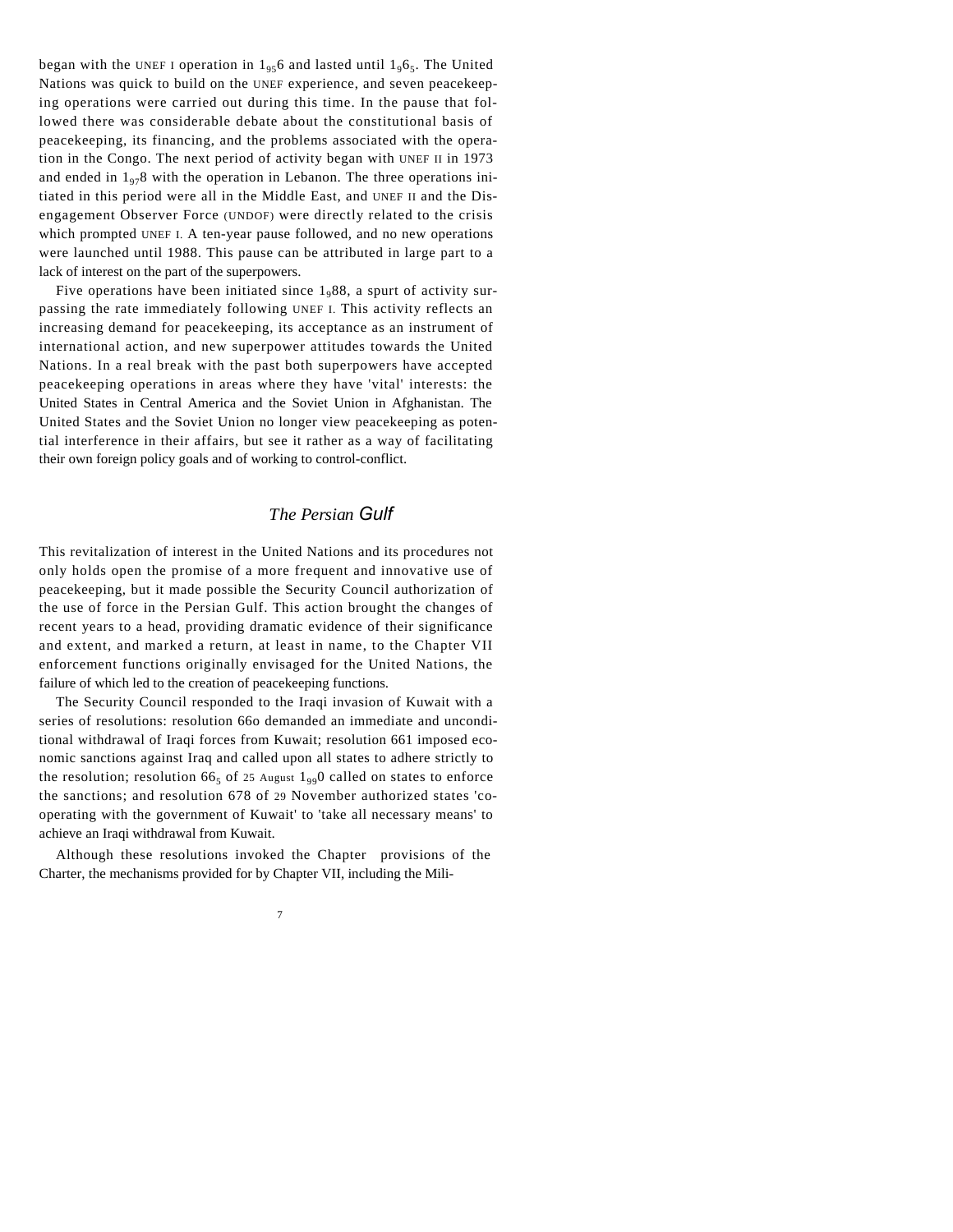tary Staff Committee, were not used. In a step back from the action taken in Korea in  $1_{95}$  where multinational forces worked under the United Nations flag with a unified United Nations command, in the Gulf the Security Council did not authorize the use of the United Nations flag or call for a unified United Nations command.

The unique nature of the situation also restricted the role of the secretary-general. Traditionally, peacekeeping operations have been managed by the secretary-general who seeks contributions, appoints a commander, and establishes a command system. This leaves open the possibility that the secretary-general can continue to use his good offices throughout the process in an effort to work towards a resolution of the crisis. When Chapter vu is used and in the absence of specific command and control by the Security Council, the secretary-general is effectively limited to using his good offices to achieve the goals established in the Security Council resolutions. This limits his ability to mediate and to seek alternative solutions.

The invasion of Kuwait could not be dealt with by traditional peacekeeping measures because the Security Council was essentially faced with a fait accompli. This highlights the essential problem of peacekeeping – it can deal only with situations where a conflict has occurred but has not resulted in a clear victory for one side or another and in which it has the consent of the disputants. Short of a voluntary Iraqi withdrawal, which could then be monitored and enforced by a peacekeeping force, there was no apparent role for peacekeeping until the situation had been reversed by other means.

# *Future Directions*

With this background in mind, particularly the experience of the past five years, how might peacekeeping develop in the future? The recent changes at the United Nations suggest that an increasing number of conflicts might be dealt with by the United Nations through an expansion of peacekeeping tasks. Clearly, this requires the harnessing of the current political will relating to the United Nations and entrenching procedures and changes that have until now relied on good will and ad hoc arrangements.

The following discussion of various options for future directions will focus on possible innovative uses of peacekeeping and changes in its nature. Proposals have come from a variety of sources, including the Soviet Union and Canada.

### **Pre-Conflict Stages**

The idea of using peacekeeping prior to a formal breakout of hostilities is innovative both in the nature of the idea and in the ways in which it might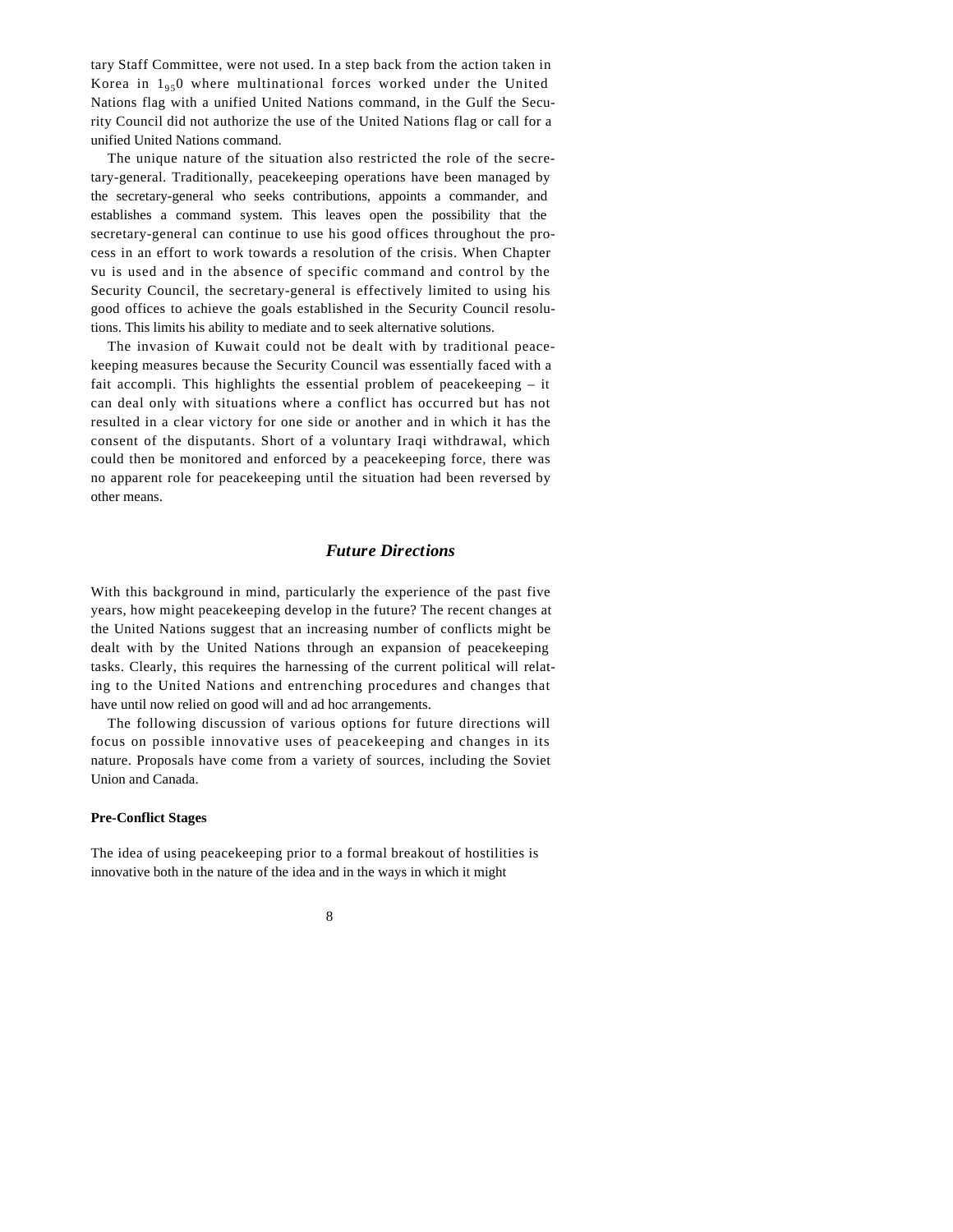be carried out. Traditionally, peacekeeping has responded to crises after hostilities have occurred. The reason, in part, is that states may see it as in their interests to begin or to continue a conflict but not in their interests to accept peacekeeping.

The United Nations Charter provides for action prior to full-fledged conflict. Article 33 requires parties to a dispute 'which is *likely to endanger*  the maintenance of international peace and security' to seek a solution to the dispute through a variety of peaceful means. Article  $_{00}$  gives the secretarygeneral the right to bring any matter which he feels *may* threaten international peace and security to the attention of the Security Council ( emphasis added).

The time may be ripe for an effort to encourage early United Nations involvement in disputes which threaten to develop into international conflicts. A variety of peacekeeping options could be used to try to ease tensions or defuse the conflict before it develops into a full-fledged military confrontation. The change from past practice needs to be twofold. First, states will need to encourage and accept issues which may not, at that moment, be of crisis proportions. Second, states must be willing to consider implementing United Nations measures at the pre-crisis stage.

One of the new methods which might be used in the pre-conflict stages is confidence-building measures. For example, the United Nations could act as the centre for communication and supervision for such CBMS as exchanges of military officers, inspections of military facilities, and the observation of military exercises between potential disputants. This kind of activity could help diffuse tensions by removing suspicion and perceived threats from both sides. Fact-finding missions carried out by the United Nations could fulfil a similar purpose.

Border security and territorial integrity are key to many interstate conflicts. The United Nations could encourage states that face a real or perceived threat to their territory to request United Nations assistance. A peacekeeping force could be deployed along one side of a border to help maintain border security. This one-sided consent would be of particular benefit to smaller states which may not otherwise be able to muster enough force on their own. The presence of United Nations forces on one side of a border would act as a powerful deterrent against attack. This kind of peacekeeping would require the consent only of the requesting party and would provide time and impetus for discussions between the requesting state and the threatening state in an effort to ease the situation, possibly through measures such as CBMs. If an attack did occur, the presence of United Nations peacekeepers would trigger a further United Nations response. The disadvantage of having the consent of only one state is that the same state could request the withdrawal of United Nations forces, possibly prior to the resolution of the problem. It is interesting to ask how this kind of action might have affected the Iraqi invasion of Kuwait. Had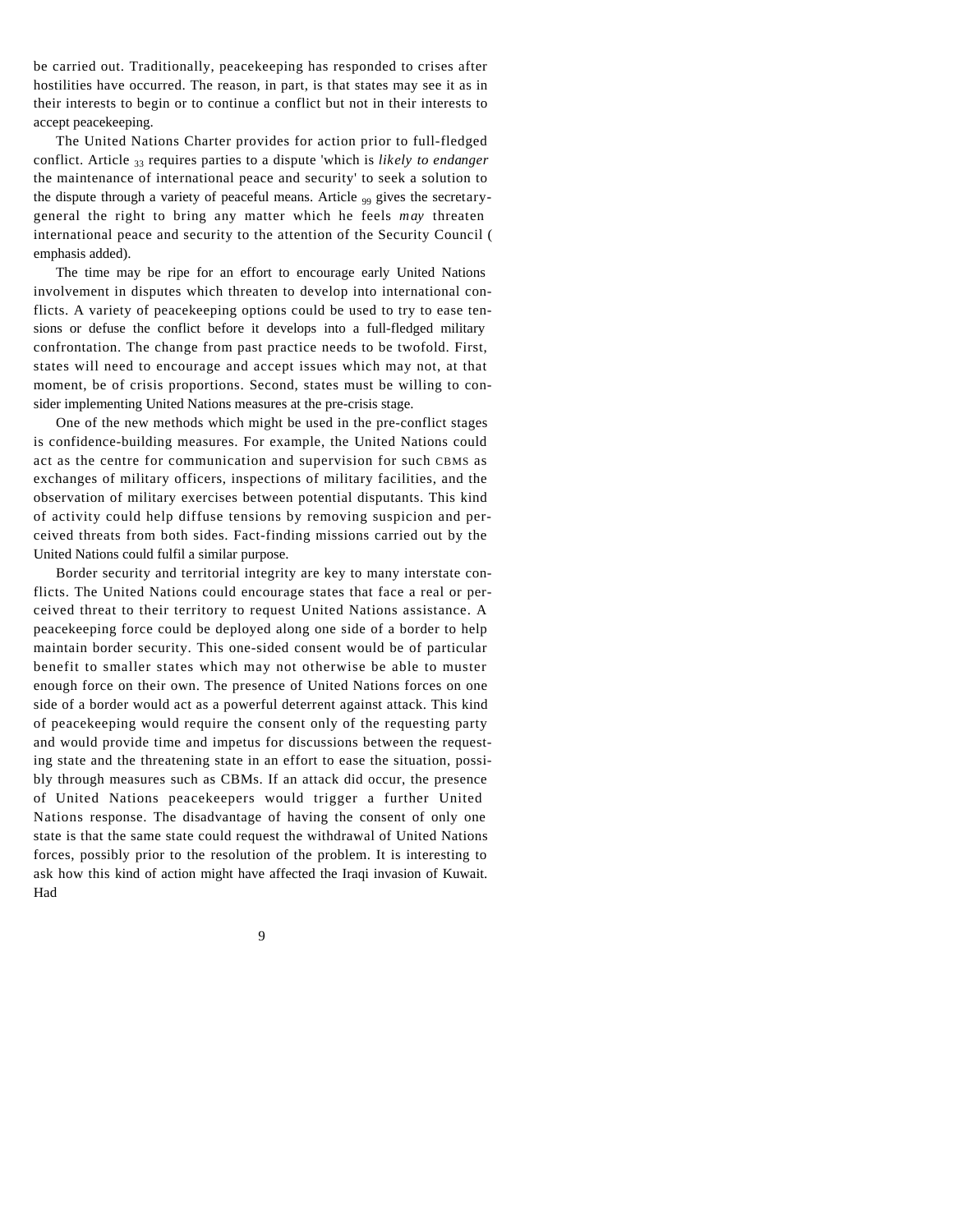Kuwait requested and received such United Nations assistance prior to the invasion, would the attack still have occurred?

A variety of proposals have been made for establishing a war risk reduction centre under the auspices of the United Nations. The secretary-general put forward the idea in  $1<sub>9</sub>86$ , and it has since been supported by the Soviet Union. Such a centre could take a variety of forms and could carry out a ` global watch' function. It would be responsible for gathering information and monitoring situations around the world, perhaps drawing on regionally based centres. Its purpose would be to provide timely information about potential problems to the secretary-general and the Security Council, facilitating the use of mediation and peacekeeping methods to deal with crises before they become full blown conflicts. Depending on the mandate of the organization, it might also be responsible for recommending possible peacekeeping mechanisms to deal with a specific situation and might also act as a multilateral nuclear monitoring centre to deal with nuclear crises or accidents.

To cite again the Iraqi invasion of Kuwait, if the secretary-general had had clear unbiased information available to him about the potential invasion of Kuwait he would have been able to bring the issue to the attention of the Security Council before Iraq crossed the border.

The secretary-general's annual report for  $1_98_9$  outlined the problem:

In order to activate the potential of the Organization for averting wars, the necessity of earLier discussion of situations threatening to explode needs to be clearly recognized. Timely, accurate and unbiased information is a prerequisite for that purpose. At present, the pool of material available to the Secretary-General consists of information provided by government representatives supplemented by the collection and analyses of published reports and comments. This is manifestly insufficient in cases where more than anticipatory diplomacy is required.'

The secretary-general went on to suggest that the Security Council could meet, perhaps at the foreign ministers level and in closed session if necessary, periodically through the year to discuss potential peace and security problems. This would help publicize potential problems and generate support for action and ideas for conflict resolution.

## **Domestic Sources of Conflict**

One of the most contentious areas of potential United Nations involvement is within the boundaries of states. Article  $2(\tau)$  states: 'Nothing contained in the present Charter shall authorize the United Nations to intervene in matters which are essentially within the domestic jurisdiction of any state...' It is, however, increasingly recognized that many interstate conflicts have their roots in domestic problems. Social unrest, economic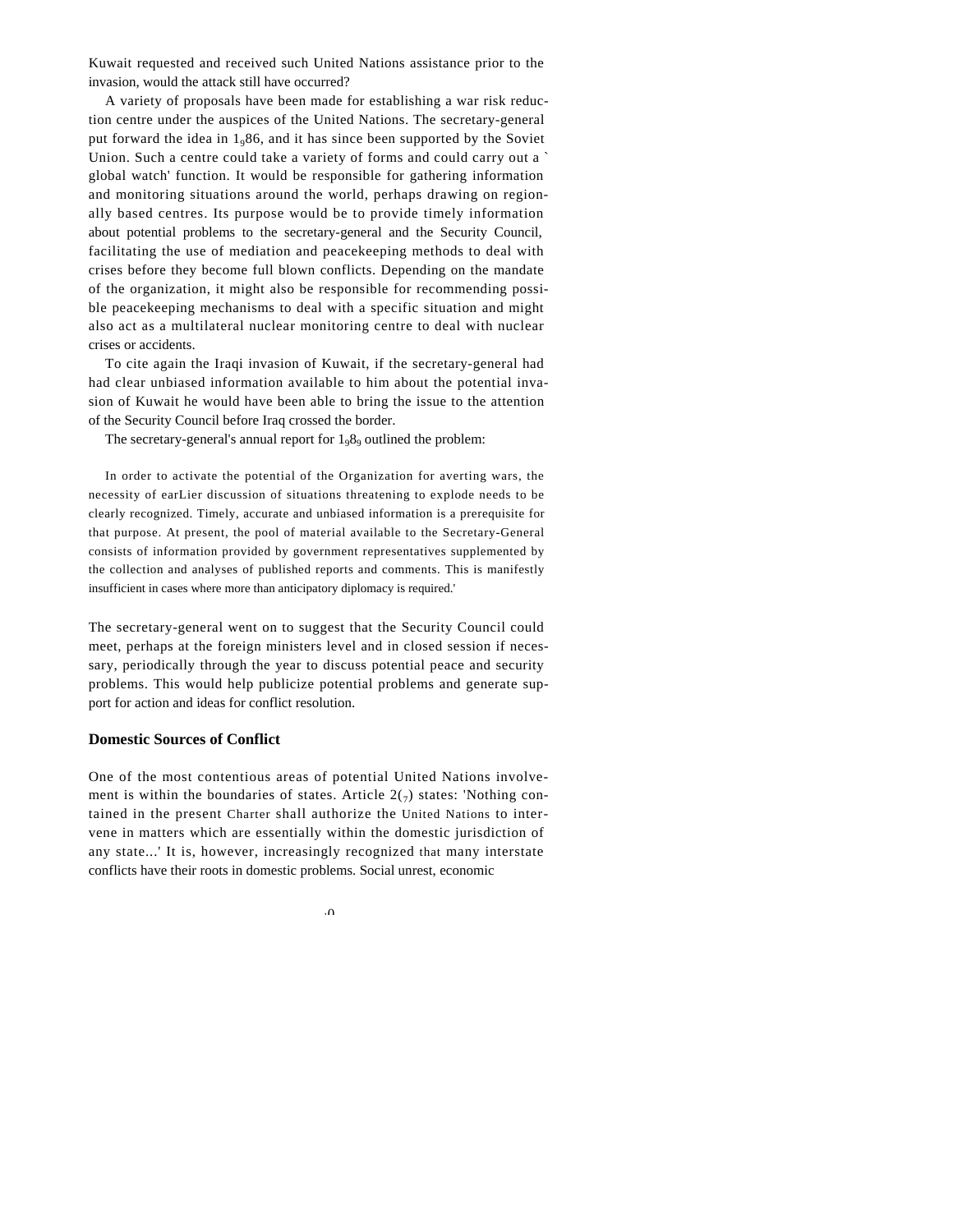decay, food shortages, population migrations, and human rights violations are all domestic problems which may expand across borders prompting disputes and hostilities.

The idea of assisting in 'domestic' areas is not without precedent. For example, peacekeeping operations in Namibia and West Irian have facilitated the transition of governments as part of the decolonization process. The mandate of more than one peacekeeping operation, including UNEF

has included the maintenance of law and order among the civilian population. The monitoring of elections is also a function which might, in future, be tied to a 'package' of activities which broadly constitutes peacekeeping, but which includes tasks relating to domestic stability.

Aside from law and order functions and election monitoring, a new and important task that could be given priority is providing security assistance to humanitarian aid. Pre-conflict tensions and full blown conflict often interfere with the delivery and provision of humanitarian aid to needy groups. Such groups may be within, on the edge, or even some distance from the conflict. For example, the actions in the Persian Gulf prevented much needed food aid from reaching Sudan by boat while many people, especially children, are suffering because food and medical aid cannot be taken in to Iraq.

Peacekeeping forces could be used to provide safe passage for food and other types of aid by accompanying the aid and ensuring that it reaches its destination. The secretary-general might also negotiate with the disputants to reach agreement on terms for allowing the peacekeepers to bring in the aid – such as transportation routes and guidelines for avoiding violence. A precedent for this type of activity can be found in humanitarian ceasefires, such as occurred in Central America, where parties to a conflict agreed to a ceasefire for a few days in order to allow children in the area to be immunized.

There is a very fine line between interference in domestic affairs and dealing with potential threats to international peace and security. Even if a revitalized and progressive United Nations could find its way to a greater role in dealing with these sources of conflict, it will succeed only if it continues to work on the principle of consent. For the foreseeable future, state sovereignty must be respected if innovative methods to prevent and deal with conflict are to have any prospect of success.

### **Naval Peacekeeping**

In  $1_98_7$ , during the Iran-Iraq war, the threat to international shipping through the Persian Gulf prompted a proposal for 'naval peacekeeping.' The proposal was put forward by the United Nations Association (UNA) in the United States and was also proposed formally by the Soviet Union. The idea was that a Security Council resolution would endorse freedom of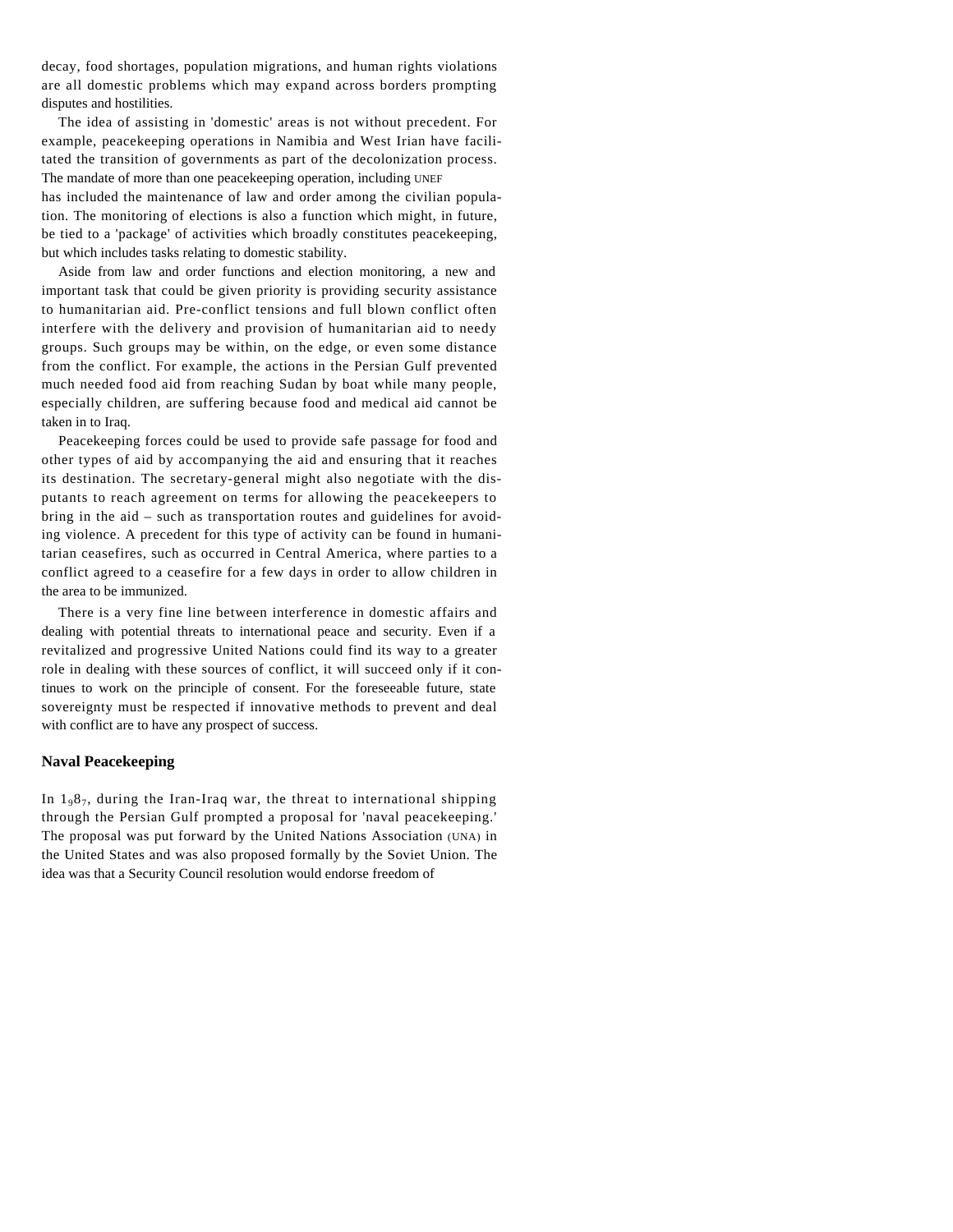shipping and navigation in the Gulf area and call on member states to protect innocent shipping traffic.

Under the scheme, the United Nations would, on request, flag vessels prior to their passage through the Gulf area. In order to be 'flagged,' United Nations inspectors would ensure that the vessels were not carrying war supplies. If requested, the re-flagged ships would be accompanied by unarmed United Nations patrol vessels on their trip through the Gulf. The proposal was rejected by the United States which, along with other western states, went ahead and provided their own protection to shipping.

There is nothing especially unique about using naval forces to fulfil a peacekeeping mission. Although peacekeeping operations in the past have primarily used ground troops, they have also involved naval forces where they could play a useful role. For example, the United Nations Security Force in West Irian made use of five coastal supply vessels along with a flight of amphibious aircraft provided by the Royal Canadian Air Force. More recently, naval forces were used in the United Nations Observer Group in Central America (ONUCA). Had the United Nations developed an acceptable peacekeeping option for the Falkland/Malvinas conflict, it would have required naval forces on a large scale to monitor a naval ceasefire.

If the UNA/Soviet proposal for naval peacekeeping had been implemented in 198<sub>7</sub>, it would have been relevant to United Nations efforts to resolve the Iran-Iraq war. However, it would have raised questions about the desirability of protecting international rights at sea, such as the right of innocent passage. This raises some important legal and logistical questions which will need to be dealt with by the United Nations if naval peacekeeping in this sense is to be used in the future.

It seems likely that future peacekeeping operations may require or benefit from the use of naval forces, especially as the scope and use of peacekeeping expands. A peacekeeping operation to be carried out in the wake of the Persian Gulf war, for example, will probably involve naval forces in some form. As with the use of other forces, it would be beneficial for the United Nations to have at its disposal information as to bases, facilities, and forces that could be used on short notice. Similarly, a military advisory body, either in the form of the MSC or another grouping, could provide useful advice on requirements and possible uses of such forces.

# **Peacemaking**

An examination of the timeframes in Table 1 reveals that some of the earliest peacekeeping operations remain in place. UNFICYP in Cyprus, for example, has been ongoing since  $1_96_4$  with relatively little progress towards a solution which would permit the withdrawal of the peacekeeping troops. Some analysts argue that the presence of peacekeeping forces and the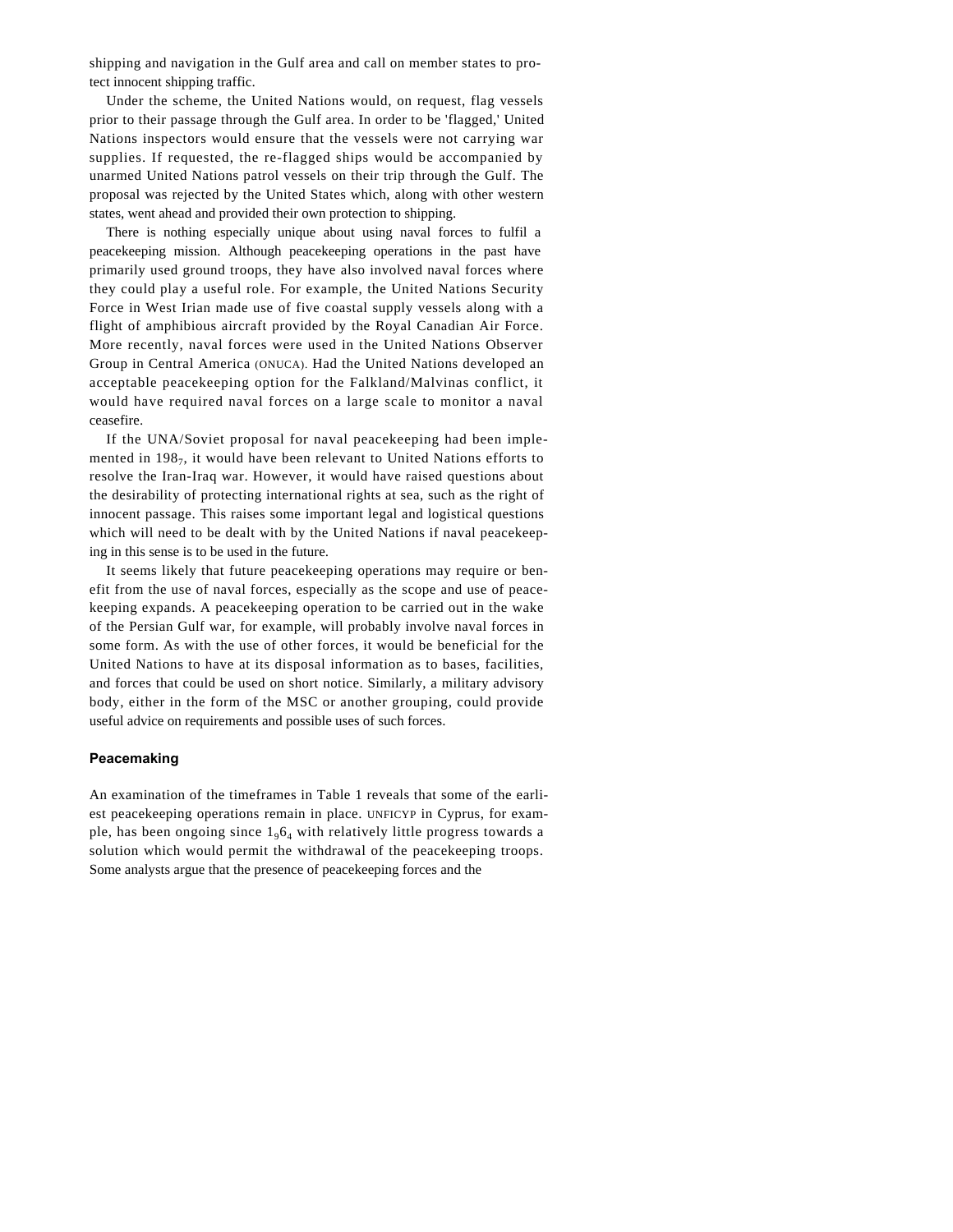| Operation                                          |                   | Mandating<br>Timeframe Organization         | Tasks                                                                                                            | Size          |
|----------------------------------------------------|-------------------|---------------------------------------------|------------------------------------------------------------------------------------------------------------------|---------------|
| 1. Balkans                                         | 1947-54           |                                             |                                                                                                                  |               |
| a) Commission                                      |                   | <b>Security Council</b>                     | ascertain facts on border                                                                                        | small         |
| b) Special Com-<br>mittee (UNSCOB)<br>2. Indonesia | 1947-50           | General Assembly                            | violations<br>monitor compliance with<br>UN directives                                                           |               |
|                                                    |                   | <b>Security Council</b>                     | monitor ceasefire<br>investigate violations<br>supervise withdrawal                                              | 63            |
| 3. Palestine                                       | 1948-             | Security Council                            | observe ceasefire                                                                                                | 572           |
| (UNTSO)                                            | present           |                                             |                                                                                                                  |               |
| 4. India/Pakistan 1948-                            |                   | <b>Security Council</b>                     | observe withdrawal                                                                                               | 40-102        |
| (UNMOGIP)                                          | present           |                                             | observe ceasefire                                                                                                |               |
| 5. UNEF I                                          | 1956-67           | General Assembly secure ceasefire           | determine violations                                                                                             | 3000-         |
|                                                    |                   |                                             | supervise armistice lines<br>monitor key areas                                                                   | 6000          |
|                                                    |                   |                                             | supervise troop withdrawal<br>keep peace in civilian<br>population                                               |               |
| 6. Lebanon                                         | 1958              | Security Council                            | observe no illegal infiltration 600                                                                              |               |
| (UNOGIL)                                           |                   | and General<br>Assembly                     | general observation duties<br>broadened under General<br>Assembly                                                |               |
| 7. Congo (ONUC) 1960-64                            |                   | <b>Security Council</b><br>General Assembly | monitor troop withdrawal<br>safeguard territorial<br>integrity, maintain law and                                 | up to<br>2000 |
| 8. West Irian                                      | 1962-3            | outside agreement                           | orderUNTEA<br>: transfer authority                                                                               | 1629          |
| (UNSF & UNTEA)                                     |                   | approved by<br>General Assembly             | observe ceasefire<br>protect rival forces                                                                        |               |
|                                                    |                   |                                             | restore situation if ceasefire                                                                                   |               |
| 9. Yemen                                           | 1963-4            | outside agreement                           | violated<br>UNSF: maintain law and order<br>observe, certify, report on                                          | 189           |
| (UNYOM)                                            |                   | Security Council                            | compliance with terms of                                                                                         |               |
| 10. Cyprus                                         | 1964-             | approval<br>Security Council                | disengagement<br>maintain buffer zone                                                                            | 6500-         |
| (UNFICYP)<br>11. India $\sqrt$                     | present<br>1965-6 | <b>Security Council</b>                     | maintain law and order 2000                                                                                      |               |
| Pakistan<br>(UNIPOM)                               |                   |                                             | observation and monitoring 100 of<br>ceasefire and withdrawal                                                    |               |
| <b>12. UNEF II</b>                                 | 1973-9            | <b>Security Council</b>                     | on western front<br>supervise ceasefire and                                                                      | 5000-         |
| 13. Disengage-<br>ment Force<br>(UNDOF)            | 1974-<br>present  | <b>Security Council</b>                     | withdrawal<br>control buffer zone<br>similar to UNEF II<br>monitor withdrawals &<br>buffer zone between Isreal & | 7500<br>1250  |
|                                                    |                   |                                             | Syria                                                                                                            |               |

# Table I – Overview of Peacekeeping Operations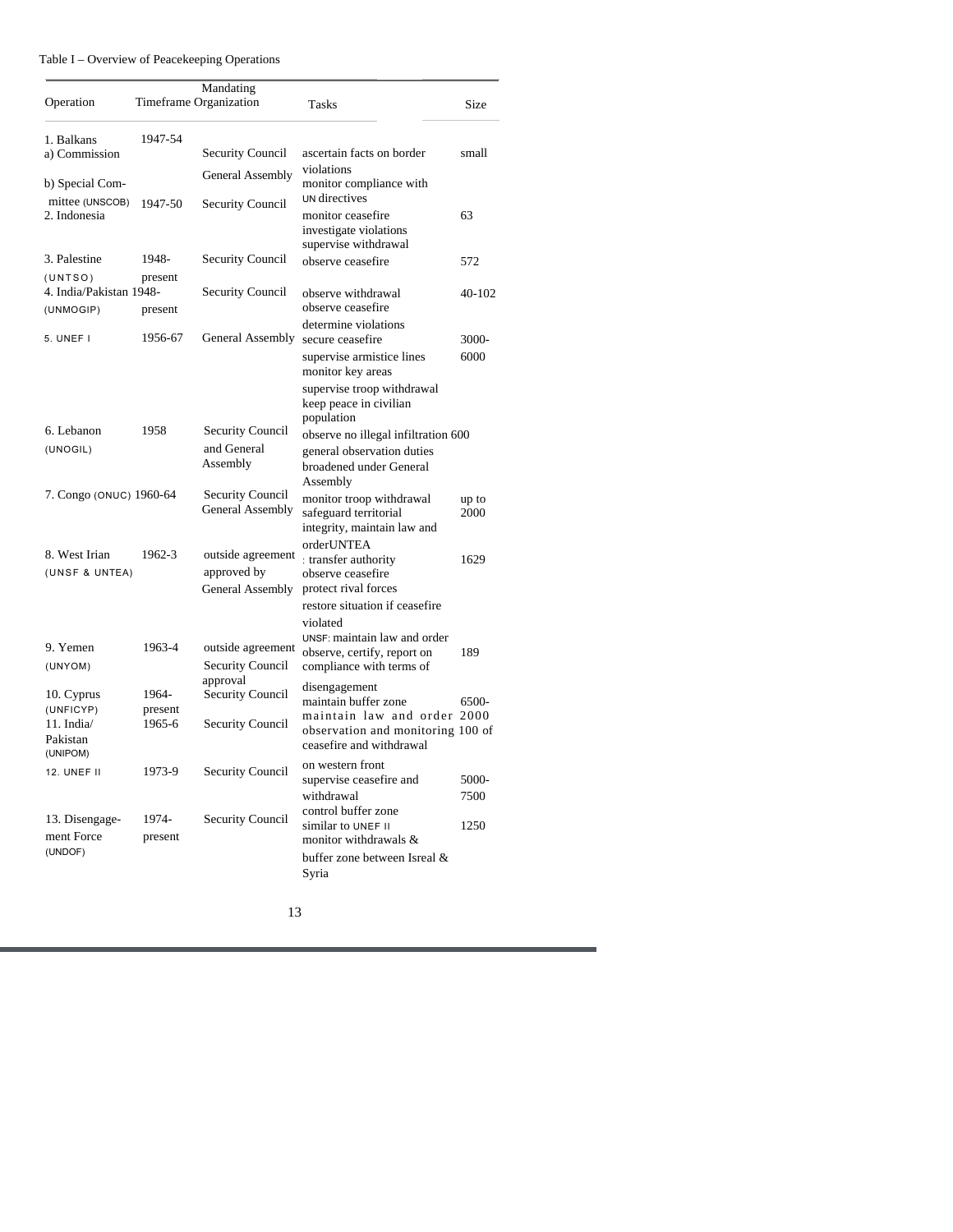| 14. Lebanon                                                                               | 1978-                               | <b>Security Council</b>                                                                                                          | confirm withdrawal of forces 4000-                                                                                                                                                                                                     |
|-------------------------------------------------------------------------------------------|-------------------------------------|----------------------------------------------------------------------------------------------------------------------------------|----------------------------------------------------------------------------------------------------------------------------------------------------------------------------------------------------------------------------------------|
| (UNIFIL)                                                                                  | present                             |                                                                                                                                  | restore peace and security 6000<br>assist government in return                                                                                                                                                                         |
| 15. Afghanistan/1988-<br>Pakistan<br>(UNGOMAP)<br>16. Iran/Iraq<br>(UNIMOG)<br>17. Angola | 1990<br>1988-<br>present<br>1989-91 | Security Council<br>(General<br>Assembly) later<br><b>Security Council</b><br><b>Security Council</b><br><b>Security Council</b> | to effective authority<br>oversee implementation of<br>50<br>Geneva Accord, including<br>troop withdrawal<br>report on violations<br>verify, confirm and supervise 350<br>ceasefire and withdrawal<br>supervise troop withdrawal<br>90 |
| (UNAVEM)<br>18. Namibia<br>(UNTAG)                                                        | 1989-                               | <b>Security Council</b>                                                                                                          | facilitate transfer of power<br>4500<br>supervise ceasefire, with-<br>drawal and demobilization<br>supervise elections                                                                                                                 |
| 19. Central<br>America<br>(ONUCA)                                                         | 1989-                               | Security Council                                                                                                                 | ONUCA: verify no<br>675<br>subversive activities<br>report on crossborder<br>movements<br>CIAV (joint OAS-UN): supervise<br>repatriation and resettlement<br>of rebelsONUVEN<br>: monitor elections                                    |

resulting diffusion of a crisis eases the sense of urgency felt by the parties to resolve the dispute, and they may find it in their interests to perpetuate the peacekeeping presence.

Security Council mandates for peacekeeping operations generally include a time limit. However, it is difficult to cut off an operation when it is clear that its presence is crucial to maintaining peace and an atmosphere in which negotiations can be carried out. The initial time limit established for the Cyprus operation, for example, was six months.

Augmenting the connection between peacekeeping and peacemaking has thus become an important issue, especially for countries such as Canada which continue to bear the financial burden for the ongoing operation in Cyprus. As peacekeeping is expanded, perhaps to take on tasks in the pre-conflict stages, the linkage between peacekeeping and peacemaking will become even more important.

There are no clear answers to this problem. In the end, much of the solution depends on an ability to create a situation in which the parties to a dispute have the political will to search actively for an acceptable solution.

A related question that now arises is what should happen in the aftermath of an enforcement action, such as in the Persian Gulf. What kind of mechanisms might or should be used to return stability and peace to the area? To what degree should or can the United Nations and the secretarygeneral play a role in this process?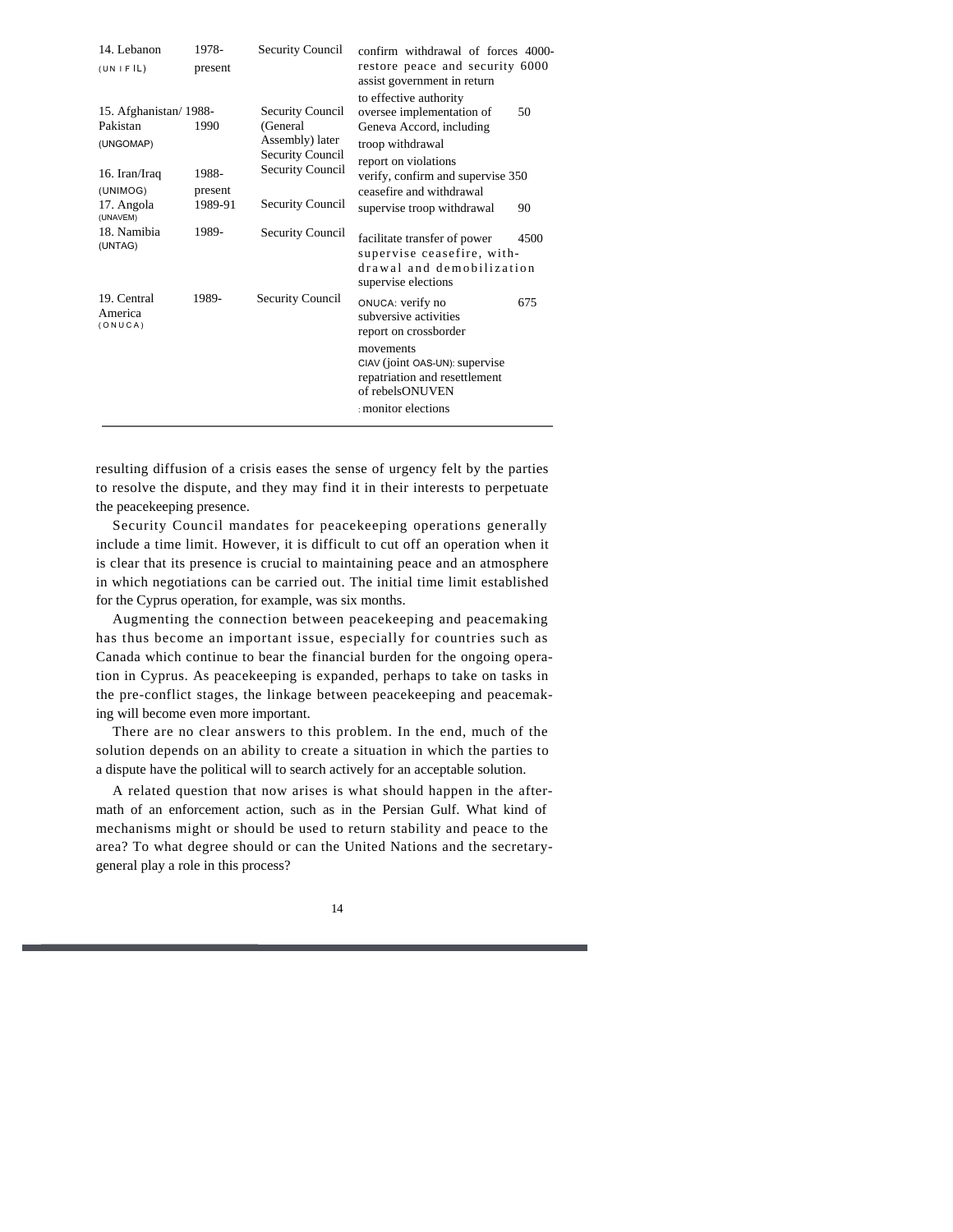# *A Canadian Role*

Although this paper has concentrated on peacekeeping from the United Nations perspective, it is important and useful to end on a Canadian note. Canada, along with the Scandinavian countries, has been one of the strongest contributors and most consistent supporters of peacekeeping. At a time of change in the United Nations, especially in the aftermath of war in the Gulf, Canada could play a critical role in helping to galvanize the current political will into concrete and progressive United Nations action in the future.

In 1965, the United Nations established a Special Committee on Peacekeeping Operations (now the Committee of 34) to discuss and develop ways to strengthen peacekeeping and establish procedures and agreements which could be used for implementing operations. The Committee made considerable progress on some issues but ultimately came to a stalemate on certain key questions.

The current revival of interest in the United Nations presents an opportunity for renewed work in this area. The most obvious step forward is to rejuvenate the work of the Committee. Canada was influential in getting the Committee back to work and could be instrumental in bringing the current political goodwill at the United Nations to bear on the substance of the Committee's deliberations.

A number of specific proposals to enhance the effectiveness of peacekeeping can be outlined. These might be developed either within or outside of the committee.

In an effort to facilitate the speedy organization of peacekeeping operations, an ongoing proposal has been to earmark forces which member states would be willing to contribute to peacekeeping operations. This information would be used by the secretary-general in organizing any given operation. Along these lines, a proposal that national military training programmes include specific training for peacekeeping forces has also been discussed for a number of years. A 198<sub>9</sub> report of the Special Committee on Peacekeeping recommended that the Secretariat establish a registry of military, technical, engineering, and transport equipment that states would be willing to provide if requested. Canada has put forward a more expansive proposal to 'secure a clear indication, from all member countries, of the forces and equipment they could make available in future peacekeeping operations. That effort should include an inventory of civilian resources, including police forces, communications and logistics personnel, and elections experts and observers, which could be used not only to keep the peace but to build for peace.'

As with financing and troop contributions, military planning has always occurred on an ad hoc basis, depending on the operation. The question of adequate military advice in considering and planning peace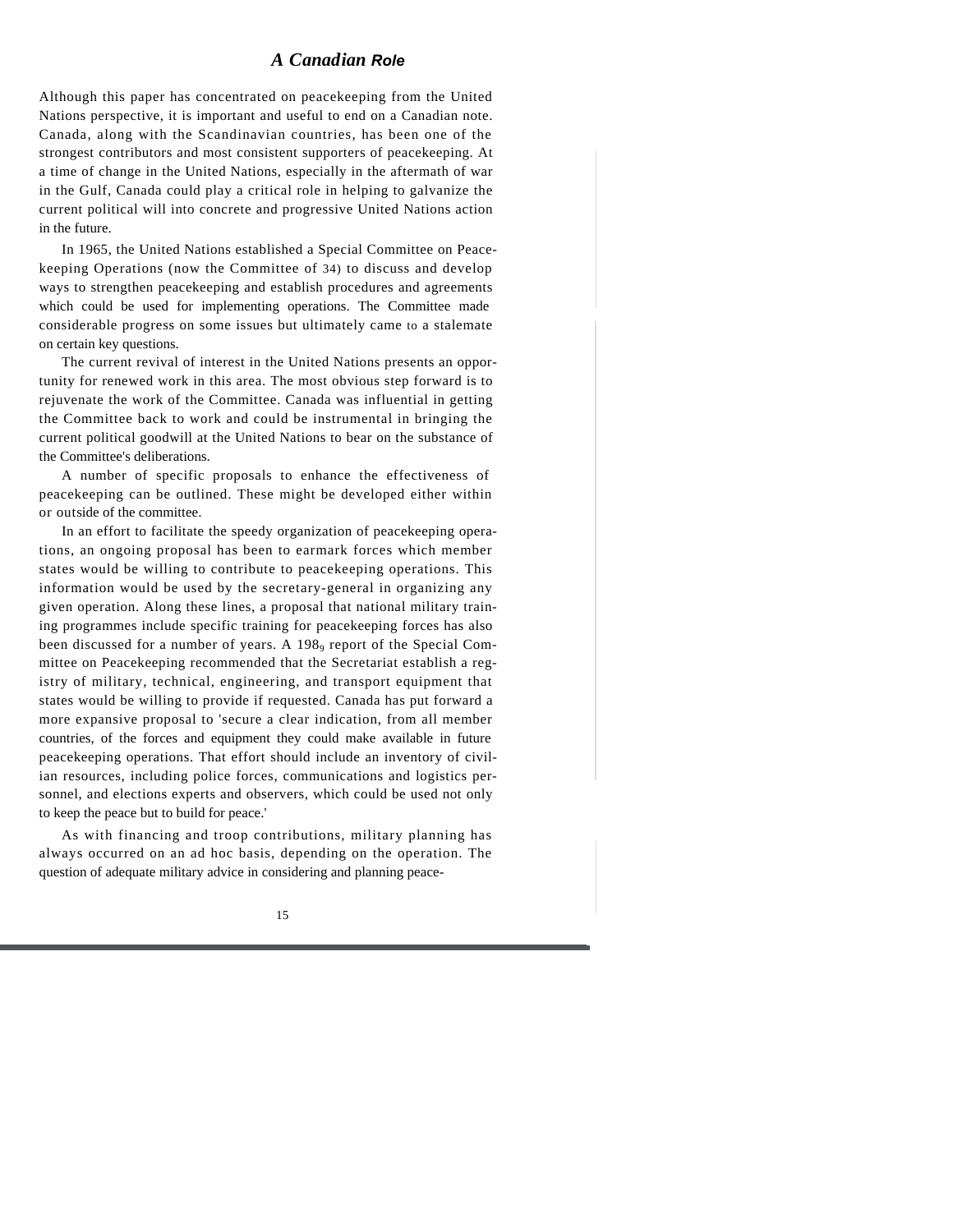keeping operations is an important one. Various proposals for reviving the Military Staff Committee have been made with this end in view.

The Charter gives the MSC the right to request other states to be present at its deliberations and to establish regional sub-committees. It is conceivable that an agreement to use these provisions to increase the participation and the usefulness of the Committee could result in the MSC being utilized by both the Security Council and the secretary-general. In the end, however, the permanent members will always maintain their right, under the Charter, to hold closed private meetings of the MSC, and this may not be acceptable to non-permanent members.

Given the potential difficulties associated with the MSC, it would be valuable to develop a separate advisory group to the secretary-general in order to strengthen and expand the present office of the military advisor.

As distinct from enforcement operations, peacekeeping troops are authorized to use force only in self-defence, and after all other responses have been exhausted. A clearer enunciation of the non-use of force in terms of specific guidelines for the military would now be useful.

In 1982, United Nations forces in Lebanon were attacked by Israeli forces. The responses of the peacekeeping forces varied, depending on the national units involved. In drawing on the recent use of United Nations enforcement provisions, clearer guidelines for the military on how to respond in such situations might include mechanisms which would draw in an automatic United Nations enforcement response. This would enhance the deterrent function of the peacekeeping presence and ensure support for the peacekeeping troops if attacked.

# **Conclusion**

A variety of new directions in peacekeeping are possible. Of these, peacekeeping assistance for transporting and distributing humanitarian aid certainly deserves support, since this function would be possible even if United Nations agreement cannot be reached on dealing with a conflict in other ways. Some of the most innovative potential changes are those which would seek to deal with crises in the pre-conflict stages. On the other hand, the most difficult future paths are those which seek to deal with post-conflict situations or 'peacemaking.'

The five most recent peacekeeping operations are an important beginning for new United Nations actions, providing a base from which to move forward. However, as much as the United Nations is now presented with an opportunity for new directions, it is also faced with uncertainty. The problems associated with financing peacekeeping operations are substantial and will not be easily overcome, even in this time of high support. More importantly, the coalition of the five permanent members is not an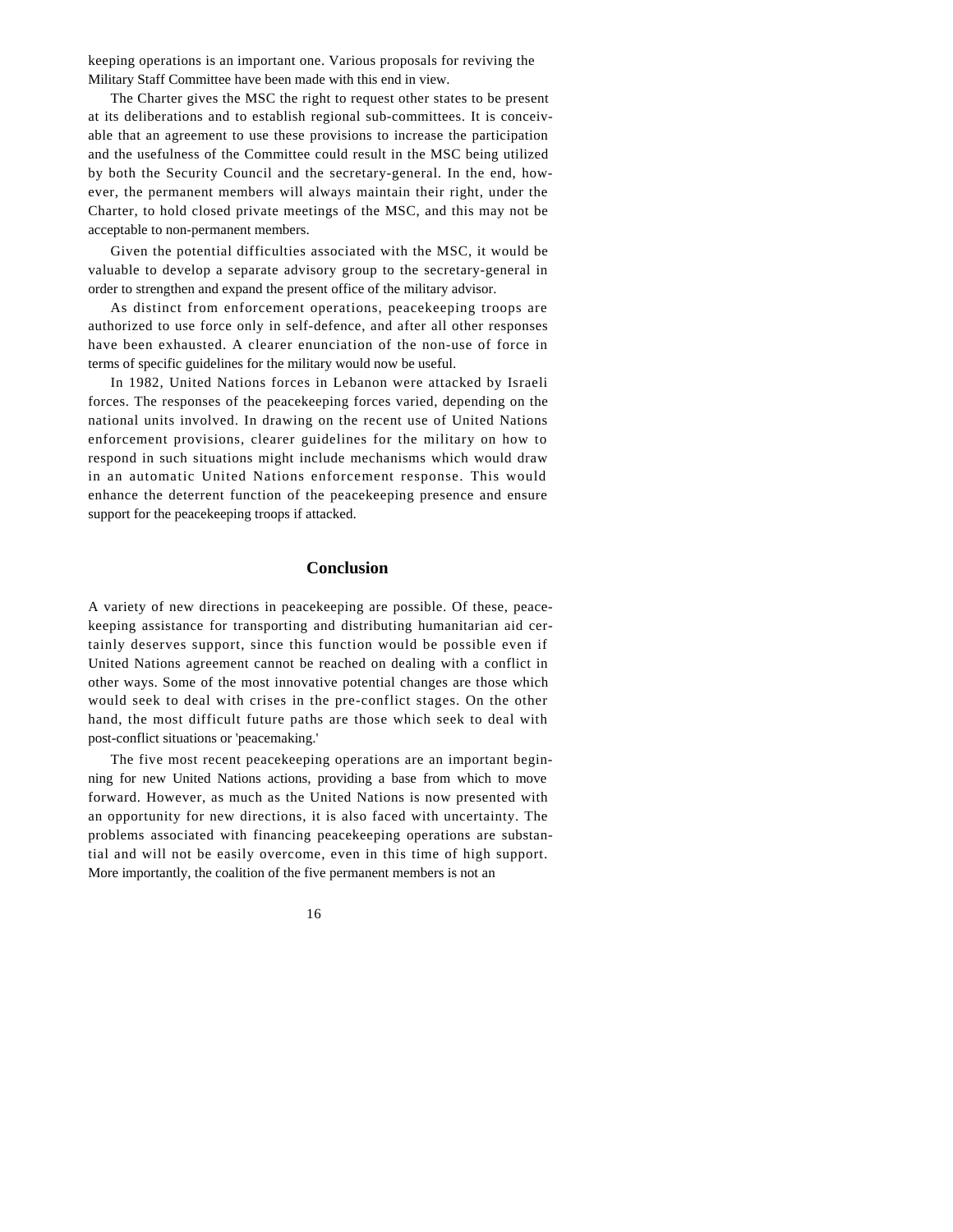easy one and cannot be taken for granted for any length of time. It cannot be assumed, therefore, that support for peacekeeping will, as a matter of course, translate into the implementation of more numerous operations with more innovative tasks, unless there are further attempts to stimulate political action.

The creation of UNEF I in  $1_{95}$  came at a time when it was widely thought that the United Nations was in an irreversible period of stagnation, unable to fulfil its intended functions. UNEF I demonstrated that political will can be translated into concrete action. It may also suggest that Canada has an opportunity to use the respect and influence it has earned at the United Nations since then to help create precedents for the 1990s.

# **Notes**

- 1 J. Clark, 'Peacekeeping and Canadian Foreign Policy,' Department of External Affairs, Statement, 90/65, Toronto, 8 November 199o, 8.
- 2 Under the Uniting for Peace resolution of 195o, passed during the Korean crisis, any matter which the Security Council is unable to resolve may be placed before the General Assembly.

3 As quoted in lndar Jit Rikhye, The Theory and *Practice of Peacekeeping,*  London: Hurst,

1984, 2.

4 Javier Perez de Cuellar, Report of the Secretary-General on the Work of the Organization 1989, New York, United Nations, September 1989,1.

<sup>5</sup>Clark, 'Peacekeeping and Canadian Foreign Policy,' 7.

JANE BOULDEN is a freelance researcher and writer based in Kingston, Ontario. At present she is a researcher on the peacekeeping project, funded by the Ford Foundation, of the Canadian Centre for Arms Control and Disarmament in Ottawa. She is also a co-editor and writer for the 1991 edition of *The Guide to Canadian Policy* on Arms *Control, Disarmament, Defence and* Conflict *Resolution.* She received a LL.M. from the Faculty of Law, Queen's University, in April 1990.